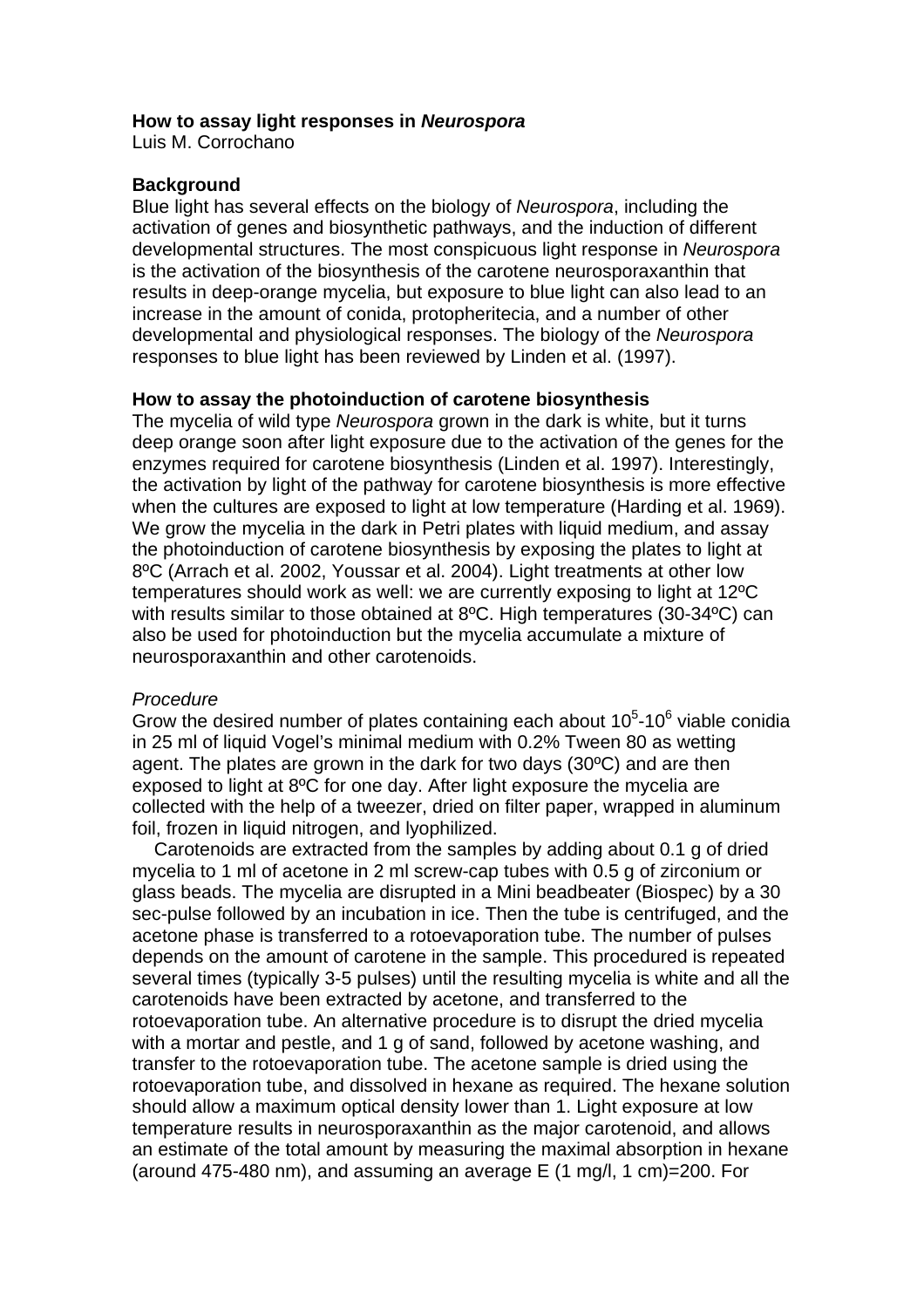photoinduction at high temperatures the amount of carotenoids can be estimated measuring the maximum absorption (around 475-480 nm), and assuming an average E (1 mg/l, 1 cm)=250.

 The relative photoinduction can be obtained without the need to measure the absolute amount of neurosporaxanthin accumulated in the mycelia. The ratio of the maximum absorption between dark and light samples could be a good estimate of the effect of light on carotene biosynthesis, but the measurements of the absolute amounts of carotenes in each sample should always be preferred.

# **How to assay the photoinduction of gene expression**

We routinely grow mycelia in the dark using standard Petri plates with liquid media. The plates are then exposed to light, and the mycelia harvested, and stored at -80ºC. Other alternatives are the use of 250-ml Erlenmeyer flasks with vigorous shaking for growing *Neurospora* in the dark. The resulting mycelia is then harvested in darkness with the help of a vacuum pump, and the mycelial pads are exposed to light (Corrochano et al. 1995). An easier alternative is to expose mycelia to light in 250-ml Erlenmeyer flasks (Shrode et al. 2001). The growth of *Neurospora* in Petri plates facilitates the handling of a large number of cultures and do not require the use of temperature-controlled shakers.

# *Procedure*

Grow the desired number of plates containing each about  $10<sup>6</sup>$  viable conidia in 25 ml of liquid Vogel's minimal medium with 0.2% Tween 80 as wetting agent. The plates are grown in the dark for one day (34ºC) or two days (22ºC) inside a dark box and then exposed to light. After light exposure the mycelia are collected with the help of a tweezer, dried on filter paper, wrapped in aluminium foil, frozen in liquid nitrogen, and stored at -80ºC. All the manipulations in the dark are done under red light. To ensure the safety of the red light, and to prevent blue-light contamination we routinely use a lamp with three red plexiglass filters.

The resulting mycelia are now ready for RNA or protein isolation. For RNA isolation we routinely break the mycelia with the help of a Mini beadbeater (Biospec) and use the Perfect RNA Eukaryotic mini kit (Eppendorf 955160045), but other procedures for RNA isolation should work as well.

# **How to assay the effect of light on hyphal branching**

*Neurospora* cultures grown in the light show higher branching than cultures kept in the dark. As a result, colonies grown in the light are more compact than those grown in the dark (Lauter et al. 1998; Ambra et al. 2004).

# *Procedure*

The observation of hyphal growth can be performed using different procedures. The simplest procedure is to inoculate one or several colonies in a sorbose agar plate to prevent aerial growth. The plates are grown at 34 ºC for one day in the dark or under light exposure, and the edge of each growing colony is photographed with an inverted microscope. An alternative procedure is to apply  $\alpha$  sample of 10<sup>3</sup> conidia in Vogel's medium to an sterile microscope depression slide, the sample is covered with cover slips, and incubated in moist chambers (Lauter et al. 1998).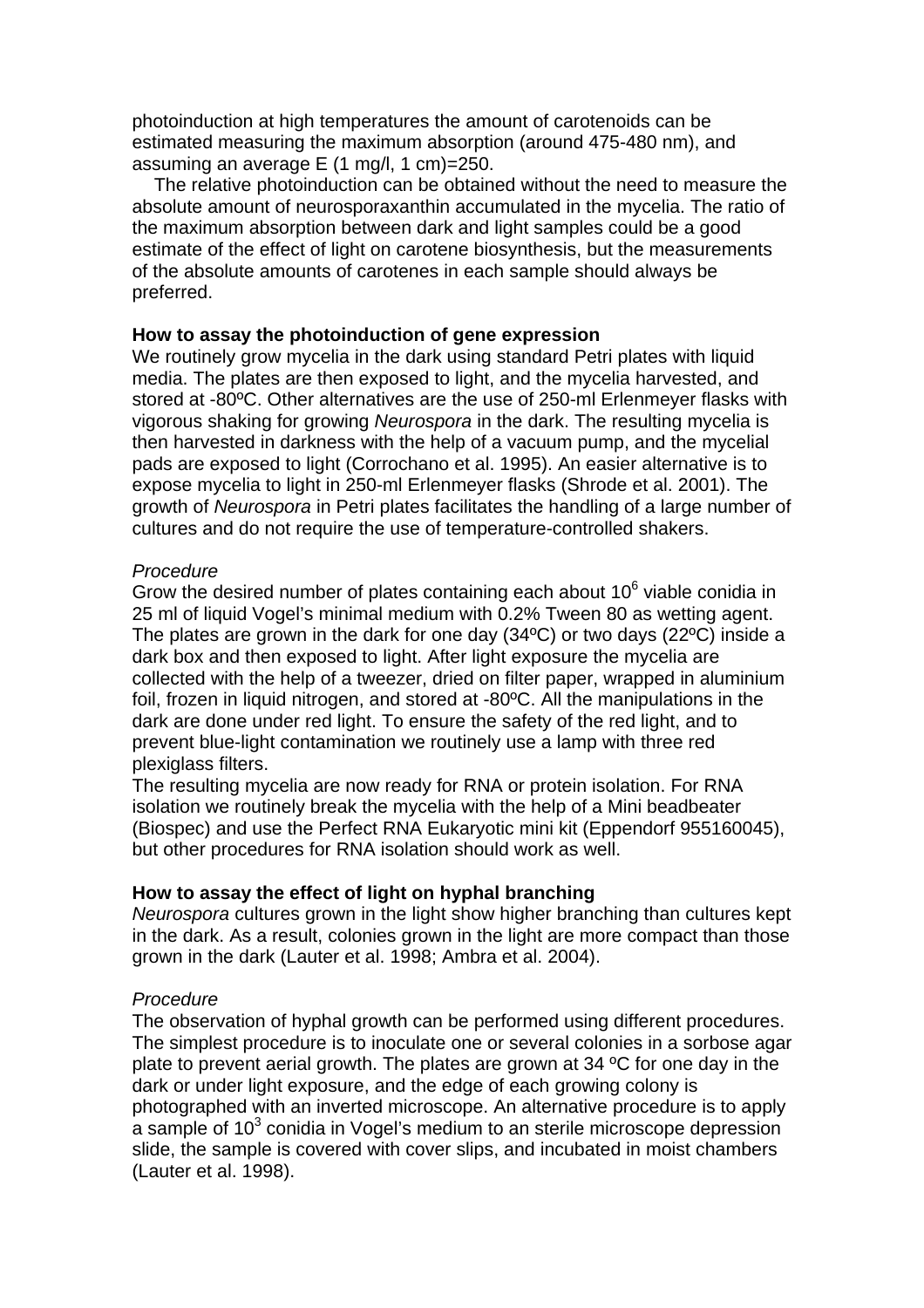## **How to assay the photoinduction of protopheritecia development**

The female sexual structures (protoperithecia) of *Neurospora* are induced by blue-light illumination (Degli-Innocenti et al. 1983). The effect of light on protoperithecia formation is enhanced if the culture medium lacks nitrogen. Under these conditions, the formation of conidia is strongly reduced.

### *Procedure*

Plates of Westergaard medium with a modified trace elements composition  $(5.25 \mu g \text{ Na}_2\text{B}_4\text{O}_7 10 \text{ H}_2\text{O}$ , 100  $\mu g \text{ CuCl}_2 2 \text{ H}_2\text{O}$ , 200  $\mu g \text{ FeCl}_3 6 \text{ H}_2\text{O}$ , 20  $\mu g$ MnCl<sub>2</sub> 4 H<sub>2</sub>O, 20 µg (NH<sub>4</sub>)<sub>6</sub> 6 Mo<sub>7</sub>O<sub>24</sub> 4 H<sub>2</sub>O, 2 µg CoCl<sub>2</sub>) (Degli-Innocenti et al. 1983) are inoculated each with  $10<sup>4</sup>$  conidia. The mycelia are grown in the dark at 26ºC for three days, then the plates are exposed to light, and incubated in the dark for one more day before counting the protoperithecia under a dissecting microscope. A light exposure of the appropriate intensity for one minute should be enough to promote perithecial development. A detailed fluence/response curve is described in Degli-Innocenti et al. (1983). Other media composition and incubation temperatures should also allow the visualization of this light effect, but the duration of the incubations in the dark before and after light exposure should be optimized.

## **How to assay phototropism and the effect of light on the polarity of the perithecial beak**

The shape of fertilized perithecia culminates with a beak that is located at the top when the culture has been illuminated. However, cultures kept in the dark form beaks at a random location on each perithecium (Oda and Hasunuma 1997). In addition, the perithecial beaks show a positive phototropism when illuminated with blue light (Harding and Melles 1983).

# *Procedure*

The effect of light on the polarity and the phototropism of the perithecial beak requires that we set up a cross using the standard procedures and media. After fertilization the cultures are kept at 25ºC in the dark for three days and then exposed to cycles of 12 hours light/12 hours dark during 14 days. The beaks are scored under a dissecting microscope. The effect of light on the polarity of the perithecial beak can be observed with cultures illuminated from the top of the plate. However, for the observation of phototropism it is necessary to set up an illumination chamber that provides light from the side of the Petri plate. When we prepare the cross, it is wise to add the male conidia to a line across the plate. A fertilization line at the diagonal of the Petri plate will provide a nice line of perithecia for the observation of phototropism (Harding and Melles 1983; Oda and Hasunuma 1997).

### **How to assay the effect of light on the circadian clock**

*Neurospora band* strains grown in race tubes under continuous light produce conidia continuously. However, a clear banding pattern of clock-controlled conidiation is observed in the dark. It is therefore relatively simply to measure the intensity of light required for the light-suppression of clock-controlled conidiation. In addition, light exposure can advance the phase of the circadian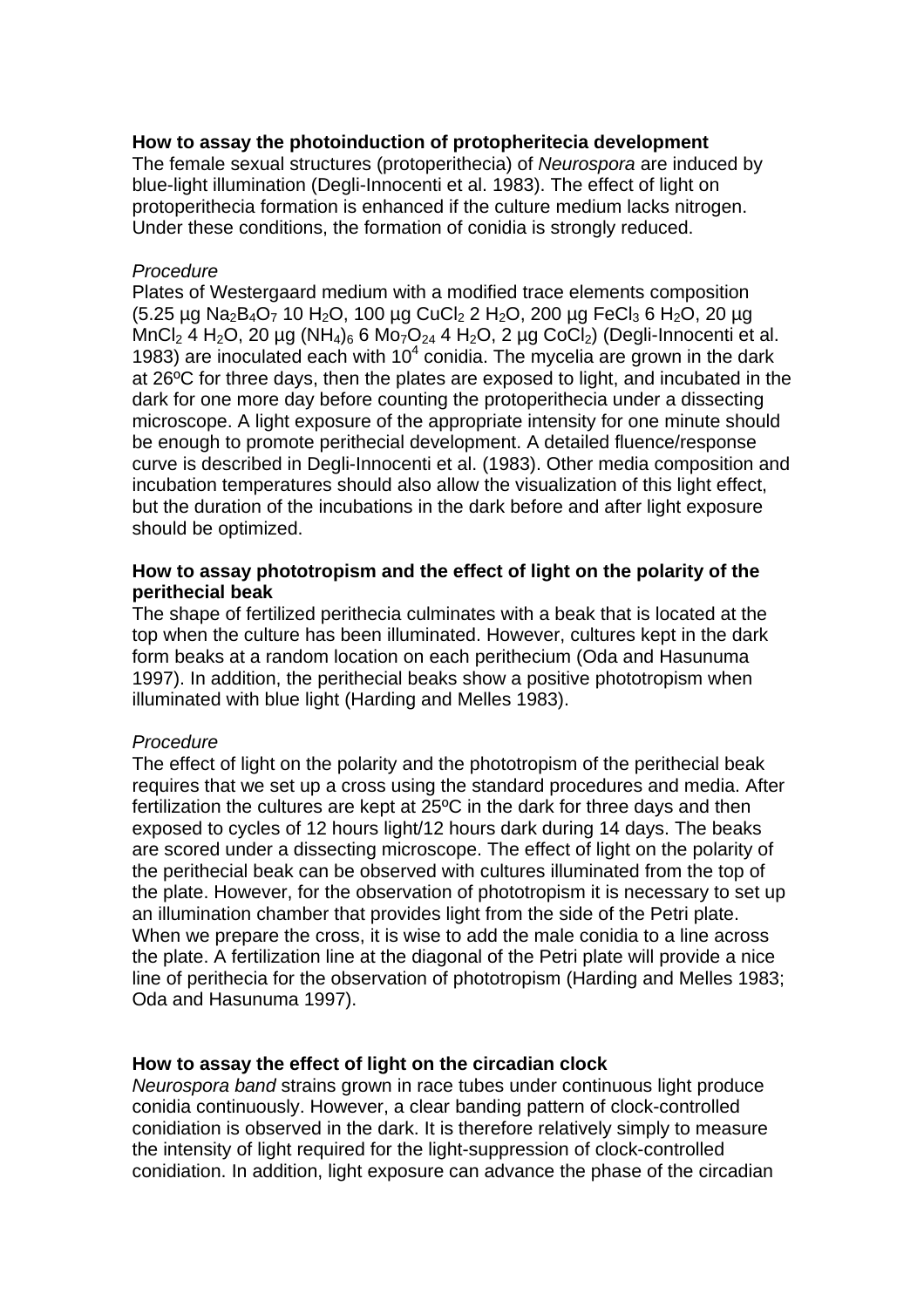rhythm, and it is possible to measure this effect in a quantitative way (Crosthwaite et al. 1995).

# *Procedure*

Race tubes are inoculated with conidia and incubated in constant light for two days. The race tubes are then transferred to darkness and incubated for a further 32.5 h in the dark before exposing them to brief pulses of light (10-120 sec). The tubes are then returned to the dark and the circadian cycles and phase changes scored after several days of growth (Crosthwaite et al. 1995).

# **How to assay the photoinduction of conidia development**

Conidiation in *Neurospora* is a developmental process that is induced by several environmental cues such as desiccation, lack of nitrogen or carbon, and the presence of light (reviewed by Springer 1993). Light is required to obtain the maximum number of conidia, but it produces only a modest fourfold increment in the amount of conidia over that obtained in cultures kept in the dark (Lauter et al. 1997).

# *Procedure*

Vogel's minimal agar slants are inoculated with about 10 $4$  conidia, and are incubated for 7 days at 25ºC in the dark or under constant light. The conidia produced by each culture are collected by adding 5 ml of sterile distilled water to each tube, and shaking the tube vigorously to release most conidia from the mycelia. The conidial suspension is tranferred to a tube and centrifuged. Then, the conidial pellet is resuspended in 1 ml of sterile distilled water, and the conidia in one sample (typically 10 µl) are counted with the help of a hemocytometer (Lauter et al. 1997). Other temperatures should also allow the measurement of the effect of light on conidial production, but the incubation time required to obtain a high conidial yield should be investigated.

# **References**

- Ambra R, Grimaldi B, Zamboni S, Filetici P, Macino G, Ballario P (2004) Photomorphogenesis in the hypogeous fungus *Tuber borchii*: isolation and characterization of *Tbwc-1*, the homologue of the blue-light photoreceptor of *Neurospora crassa*. Fungal Genet Biol 41:688-697
- Corrochano LM, Lauter FR, Ebbole DJ, Yanofsky C (1995) Light and developmental regulation of the gene *con-10* of *Neurospora crassa*. Dev Biol 167:190-200
- Crosthwaite SK, Loros JJ, Dunlap JC (1995) Light-induced resetting of a circadian clock is mediated by a rapid increase in frequency transcript. Cell 81:1003-1012
- Degli-Innocenti F, Pohl U, Russo VEA (1983) Photoinduction of protoperithecia in *Neurospora crassa* by blue light. Photochem Photobiol 37:49-51
- Harding RW, Huang PC, Mitchell HK (1969) Photochemical studies of the carotenoid biosynthetic pathway in *Neurospora crassa*. Arch Biochem Biophys 129:696-707
- Harding RW, Melles S (1983) Genetic analysis of phototropism of *Neurospora crassa* perithecial beaks using *white collar* and *albino* mutants. Plant Physiol 72:996-1000